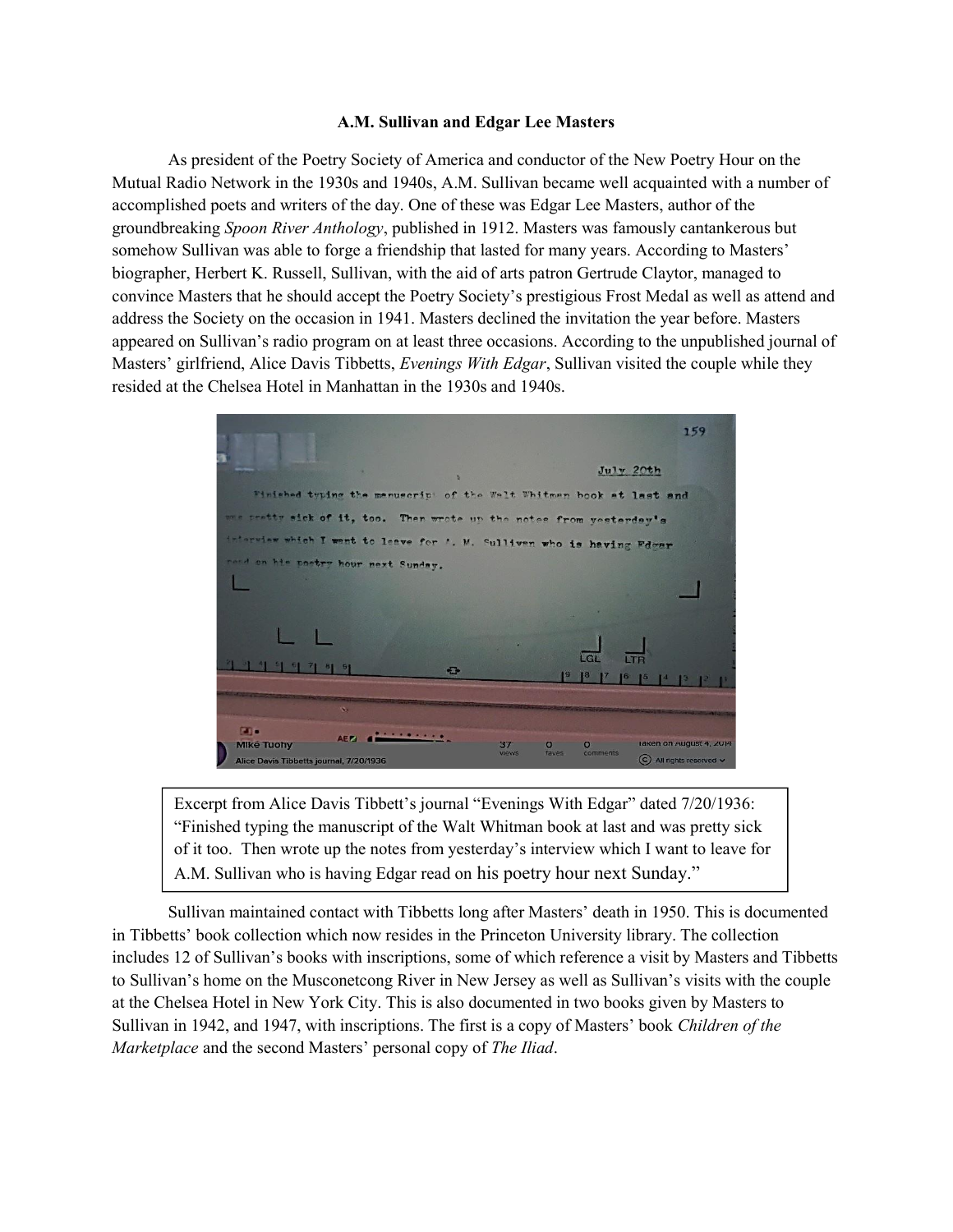To Dear Uncle **CHILDREN OF** THE MARKET PLACE brown Runa **EDGAR LEE MASTERS** Lec. 25-1923 a. M. Sullivan on the decision of a very hope vier t li new Young fan - with affective regard a cha 23-1942 Physic La Martin

"To A.M Sullivan on the occasion of a very happy visit to his New Jersey farm with affectionate regards, October 23, 1942, Edgar Lee Masters"

 The inscription above it is a mystery. It appears someone (Rena?) gave this copy to her dear uncle. It's possible that A.M. Sullivan had this in his possession when Masters visited and had him inscribe it, so, maybe he was the "Dear Uncle".

THE lo a.m. Sullin on the Ocean of in and her mit **ILIAD OF HOMER** mercinal of salary massive actories  $10 - 14 + 1$ . DONE INTO ENGLISH PROSE **BY** ANDREW LANG, M.A. WALTER LEAF, LITT.D. E. L. Martes  $\begin{tabular}{c|c} \textbf{LATE} & \textbf{FELLOW} & \textbf{CP} & \textbf{BELLOW} & \textbf{CP} & \textbf{TENH} \\ \hline & \textbf{QXPOND} & \textbf{QXPOND} & \textbf{LATE} & \textbf{FELLOW} & \textbf{CALBCGE}, \end{tabular}$ exposition COLLEGE MAND ang 5- (new July ERNEST MYERS, M.A. LATE FELLOW OF WADHAM COLLEN<br>OXFORD ducqu **REVISED EDITION** Friday de resident  $\bullet$ MACMILLAN AND CO., LIMITED ST. MARTIN'S STREET, LONDON torr

"On the occasion of my and her visit to the farm in New Jersey, beautifully entertained by President Sullivan with hi affection - Edgar Lee Masters" October 14, 1947"

The "her" refers to Alice Davis Tibbetts. The title "President" refers to A.M. Sullivan's position as president of the Poetry Society of America. A penciled note mentions re-reading in 1918.